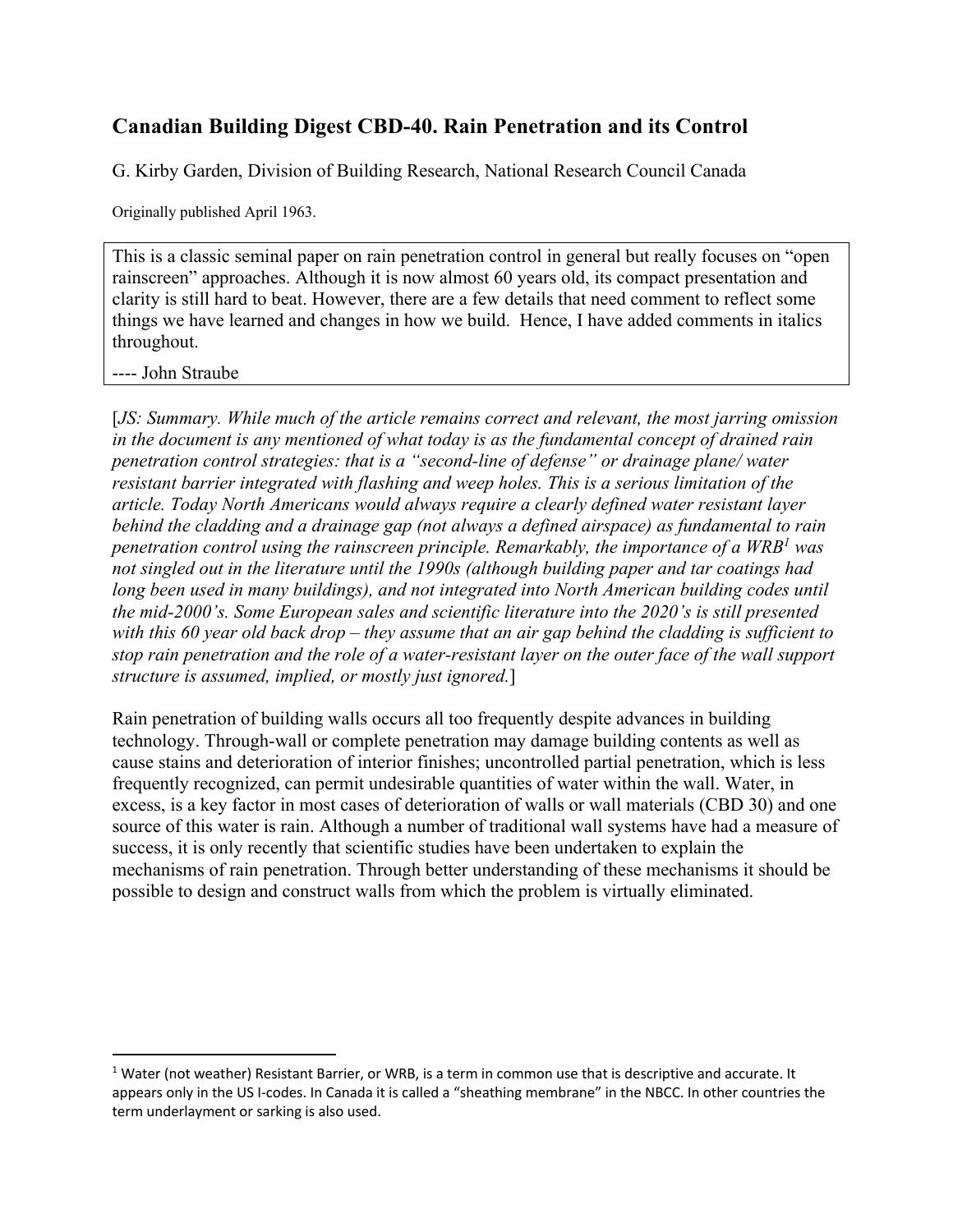## **Mechanisms of Rain Penetration**

Rain penetration results from a combination of water on a wall, openings to permit its passage and forces to drive or draw it inwards. It can be prevented by eliminating any one of these three conditions.

Water blown against a windward wall and thrown by air turbulence onto side walls produces an accumulation of water on the building exterior. Wide roof overhangs and cornices, although successful in minimizing rain wetting of low buildings, are usually incapable of keeping walls dry on tall buildings or of giving protection during rainstorms accompanied by high winds. Some designs for solar shading can be effective in minimizing wetting, but there is little likelihood that a building can be designed so that walls will never be wet.

Depending upon the absorptivity and moisture storage capacity of surface materials and upon the rate of rainfall, a substantial film of water can form and flow on a wall face. Surfaces of low absorptivity and low moisture storage capacity readily become covered with a film of water that increases in thickness or volume flow toward the lower levels of multi-storey buildings. The flow of this film is influenced by surface texture, gravity and air movements along the wall face. Normally, the net result is a lateral migration of water, with downward flow concentrated at vertical irregularities in the wall surface. Experiments have shown that the flow in narrow vertical depressions (i.e. joints) in a wall face can be many times greater than the average over the wall.

Openings that permit the passage of water are quite numerous on the face of a building in the form of pores, cracks, poorly bonded interfaces and joints between elements or materials. Very small pores and cracks can be covered with impermeable or semi-impermeable coatings or treated with surface waterproofing compounds, but these treatments are less likely to be effective for larger pores and cracks. Joints between elements or materials can be sealed with gaskets or sealants. If they are located where they can be wetted by rain, however, the seal must be perfect, and this is difficult to achieve because of fabrication or job site inaccuracies. Even more difficult is the maintenance of a perfect joint over a reasonable period of time, because of aging of the sealant, and because differential movements between the elements constantly flex and stress the joint material. Skill and new sealing materials can all be employed, but it is seldom possible to guarantee that no openings will develop to permit the passage of water.

Even when water is available and an opening exists, leakage will not occur unless a force or combination of forces is available to move the water through the opening. The forces contributing to rain penetration are kinetic energy of the rain drop, capillary suction, gravity and air pressure differences.

Under the influence of wind rain drops may approach the wall of a building with considerable velocity so that their momentum or kinetic energy carries them through large openings (Figure 1a). If an opening is small, the rain drop will be shattered upon impact, but small droplets will continue inwards. If there is no through path, however, water cannot pass deeply into the wall by this means alone. Thus, battens, splines, baffles, interlocks or labyrinths can be used to advantage at joints to control rain penetration from kinetic energy.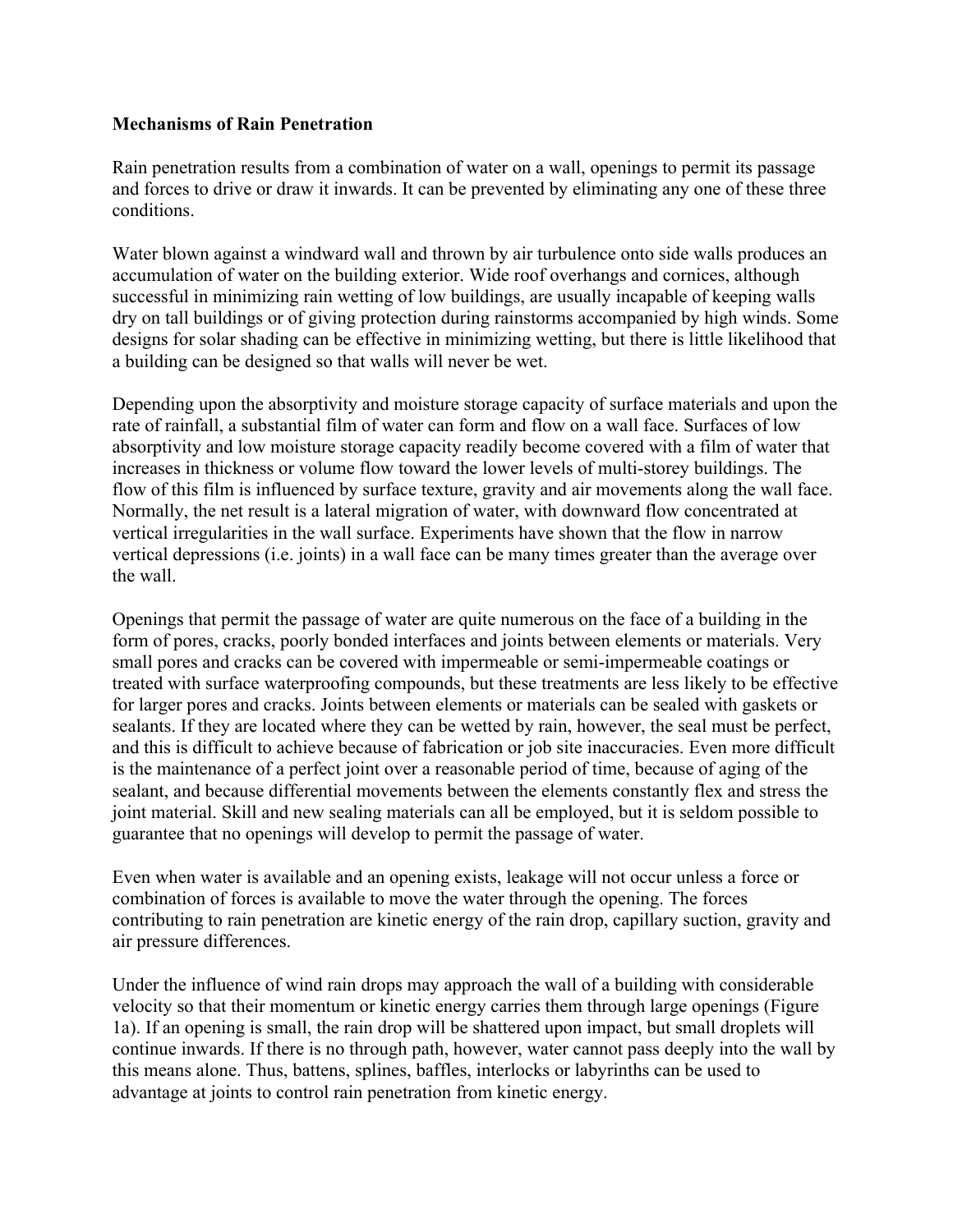

*Figure 1 Forces producing rain penetration.*

Capillary suction acts only to draw or hold water in a space bound by wettable surfaces. When a material approaches saturation the capillary suction approaches zero, but the water it holds will have no tendency to exude from it unless an external differential force is introduced (Figure 1b). Gravity or an air pressure difference can cause a certain amount of water to flow through or out of this saturated material at a rate limited by the size of the capillaries. Fine capillaries of less than about 0.01 millimetre (normal hard-fired clay brick or concrete) draw and hold a small volume of water with such high suction that they seldom contribute to rain penetration. A greater volume of water, however, is held by the lower suction in large capillaries such as cracks and unbonded interfaces. Large capillaries are important contributors to the problem when an additional force of even low magnitude is added. If the exterior and interior faces of a wall are connected by capillary passages, severe wetting at the interior finish may occur because of capillarity alone, but only after the moisture storage capacity of the materials of the wall has been filled. Partial water penetration of a wall by capillarity is difficult to overcome, but complete penetration can be controlled by introducing a discontinuity or air gap in the capillary, the joint, or the wall.

Gravity acting on water on the wall surface or in large capillaries will pull it through any passages that lead downwards and inwards (Figure 1c). Water running down the sides of vertical cracks or joints can also be diverted inwards by surface irregularities. Rain penetration as a result of gravity alone seldom occurs through intentional openings; this mechanism is generally well understood and control methods are well developed Cracks or other openings that develop after construction, however, often allow water to enter. [*JS: In practise, gravity is the primary practical force driving water penetration. Field experience began to be documented in about the 1990s that gravity-drive leakage explains the overwhelming majority or field problems. Of course, water on the surface of the wall is critical, and this requires wind to drive rainfall onto*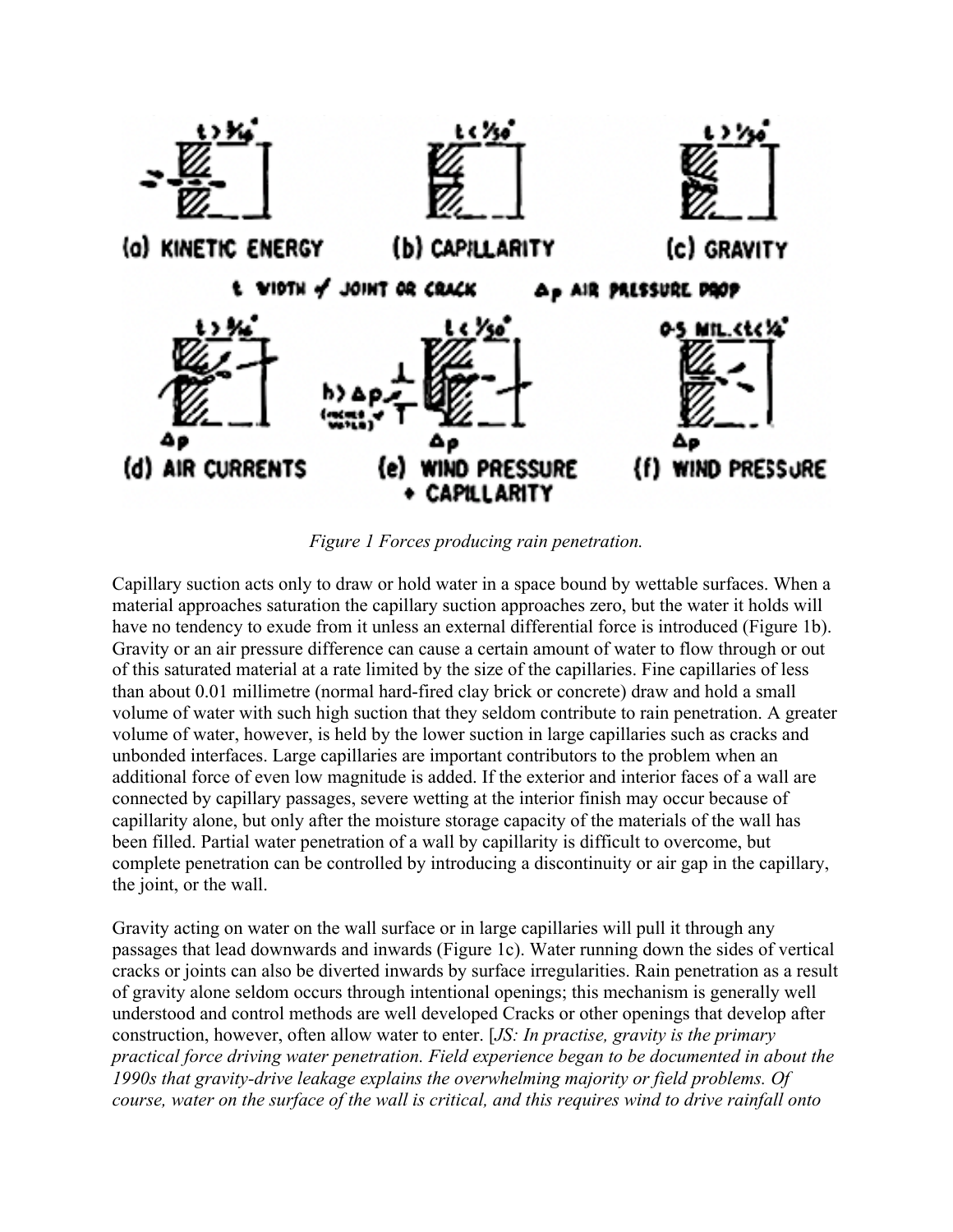*the surface*]. An air space or discontinuity in the joint or wall immediately behind the wetted face will prevent further flow of water inwards. Water reaching this space will cling to the surface and will flow down the outer face of the space so that it can be led out of the wall by flashings at suitable locations. [*JS: water also can reach the inner layers of a wall because of water clinging to penetrations, such as windows, doors, ducts, pipes, balconies, cladding attachments, etc. We now know that water can cling to the inside surface of the space, and hence a secondary water resistant layer is critical to performance].*

A pressure drop through a wall is produced by wind pressure on the face of a building. At a point where a high rate of inward air flow occurs as a result of an opening and an air pressure drop, water can be dragged along the walls of the opening and cause rain penetration (Figure 1d) [*JS: this can be an important mechanism, but modern buildings have or should have good air barriers which limit the rate of airflow to much lower levels than 1963, and hence this mechanism is only important if significant defects in an air barrier occur]*. A relatively low velocity air flow can also carry fine water droplets or snow into the wall to create the same problem. Water can be raised a considerable distance and caused to flow into a wall when an air pressure difference is added to capillary suction (Figure 1e) [*JS: but this is only valid for gaps of 1-2 mm width, as capillary suction in smaller gaps is strong enough that wind pressures can only rarely overcome them*]. An even more serious situation can occur when, as a result of a large amount of water at the surface, openings up to 3/8 inch or more are bridged with water, which is readily forced through the passage by even small differences in air pressure (Figure 1f).

As with capillary suction and gravity, water entry resulting from an air pressure difference can be controlled by the introduction of an air space in the joint or wall; but the air pressure in the space must always be equal to that on the wall face. This can be accomplished by providing sufficient free area of opening to the exterior to allow the wind pressure to maintain equalization. When the air pressures both outside and inside a wetted plane are equal, there is no air pressure difference to move the water inward. [*JS: subsequent research in the 1980s and 1990s showed that equalization was rarely achieved in the field, but pressure differences could be* moderated*, sometimes significantly. The average pressure difference (say over 1 minute or so) is mostly equalized but peak gusts (of say a few seconds duration) are not.*]. It is important to note that the infiltration air barrier of the building must be located inward of this air space. The air barrier, regardless of its position, is the point at which the air pressure difference between outside and inside the building occurs and must resist wind loads. Provided the air barrier does not get wet, minor air leakage through it will not be accompanied by rain penetration. [*JS: many modern wall assemblies violate this recommendation, as the water resistant barrier / second line of defense is commonly also the air barrier]*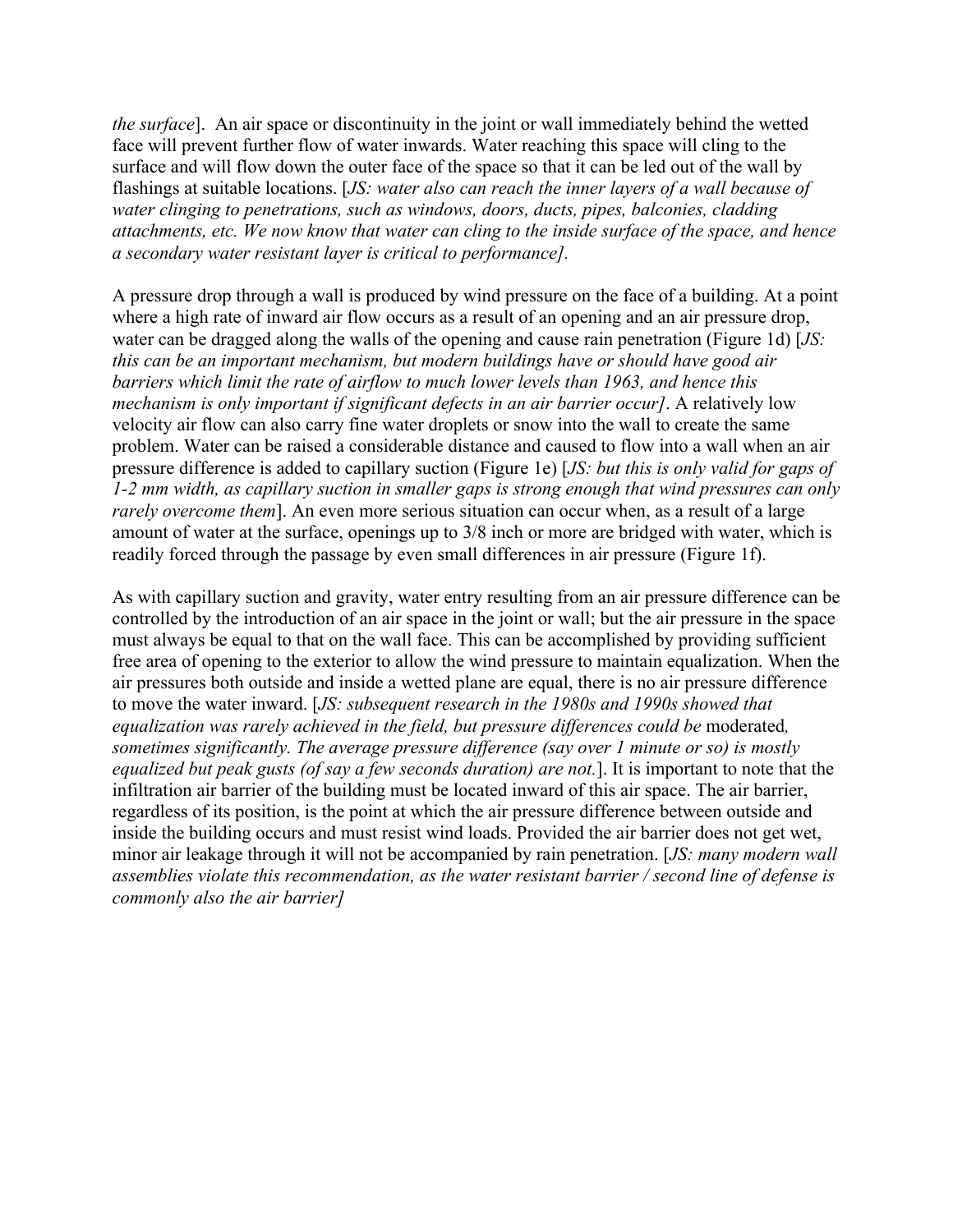

*Figure 2. Traditional walls that resist rain penetration.*

It is not conceivable that a building designer can prevent the exterior surface of a wall from getting wet nor that he can guarantee that no openings will develop to permit the passage of water. It has, however, been shown that through-wall penetration of rain can be prevented by incorporating an air chamber into the joint or wall where the air pressure is always equal to that on the outside. In essence the outer layer is then an "open rain screen" that prevents wetting of the actual wall or air barrier of the building. The success of the traditional walls shown in Figure 2 is explained by this principle. *[JS: Here CBD 40 really shows its age. The air barrier in the figure is labelled as the building paper in the shingled wall, the masonry in the cavity and the sheathing paper in the brick veneer wall. None of these would be considered sufficiently airtight to provide an air barrier today. Just as striking, there is no water resistant barrier /drainage plane labelled anywhere!]* Partial rain penetration or the wetting of the rain screen materials can be minimized by reducing the surface porosity and absorptivity or by control of the forces necessary to produce it. It should be emphasized that the open rain screen principle of rain penetration control can be employed for any situation where rain penetration of walls and wall components can occur, especially at joints between prefabricated components (Figure 3).



*Figure 3. Joints between prefabricated components.*

**Special Considerations**